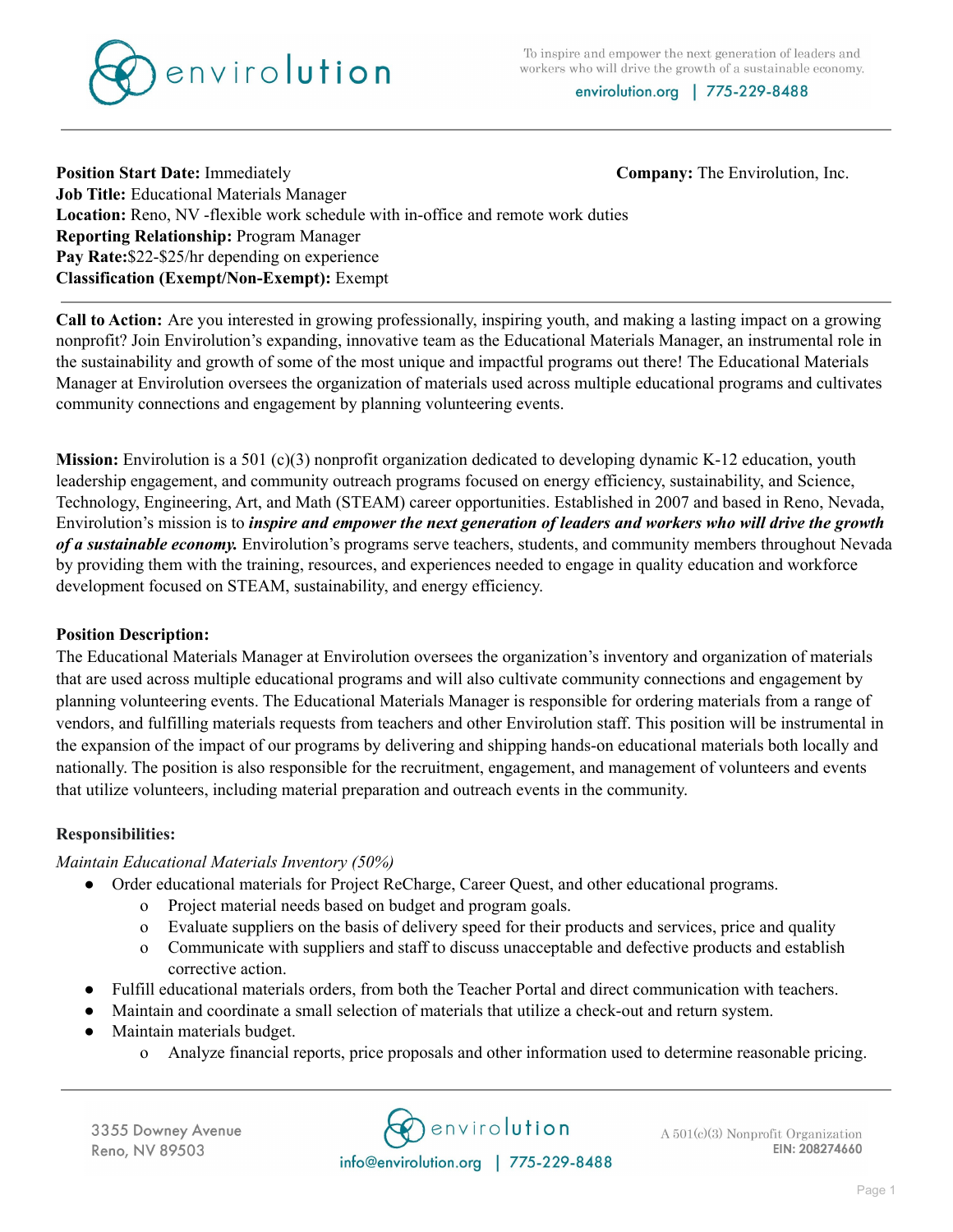

- Maintain and review records of inventories, product performance, deliveries, costs and items purchased.
- Work with Curriculum Developer to maintain an accurate and up-to-date list of required materials.
- Keep the Teacher Portal website updated with current material information.
- Ensure to keep materials inventory as tidy as possible and stored in the garage or other areas.

#### *Materials Distribution (10%)*

- Communicate with teachers to coordinate the best method for getting them the requested materials (delivery, pick-up, shipping, etc.)
- Use personal/company vehicles to deliver educational materials to local teachers and surrounding communities. Mileage will be reimbursed on a monthly basis.
- Utilize different shipping methods (via Stamps.com) to deliver materials to teachers when necessary.
- Coordinate with local or remote partners and volunteers to organize, prepare and deliver materials when necessary.

### *Volunteer Management (25%)*

- Plan and facilitate community volunteer events, including recruitment, set up, follow-up reporting, and recognition of volunteers.
- Develop unique ways to recognize volunteers during and after events.
- Work with Program Manager and Co-Executive Directors to develop a material preparation network, utilizing volunteers and industry partners in preparation for national expansion.

### *Envirolution Program Support (15%)*

- Support with program implementation of Project ReCharge, Career Quest, Sustainability Expedition, and Introduce a Girl to Engineering Day.
	- o Assist with facilitation of professional learning events.
	- o Record keeping, including teacher progress reports and attendance.
	- o Communicate with teachers regarding materials needs.
	- o Build and maintain relationships with teachers.
- Assist the Administrative and Programmatic Coordinator with planning and execution for events
	- o Facilitate hands-on activities for students, teachers, and parents at local events.

### **Requirements:**

- Bachelor's degree or equivalent experience.
- Familiar with educational concepts, hands-on teaching practices, and classroom teaching.
- *Interpersonal skills:* Strong organizational, problem solving, and analytical skills. Ability to work independently, as a member of a team, and as a leader. Ability to deal effectively with diverse groups of individuals. Versatility and a willingness to work within constantly changing priorities with enthusiasm. Commitment to excellence and high standards.
- *Communication skills:* Excellent oral and written communication skills. Ability to communicate and deal effectively with a diverse group of individuals.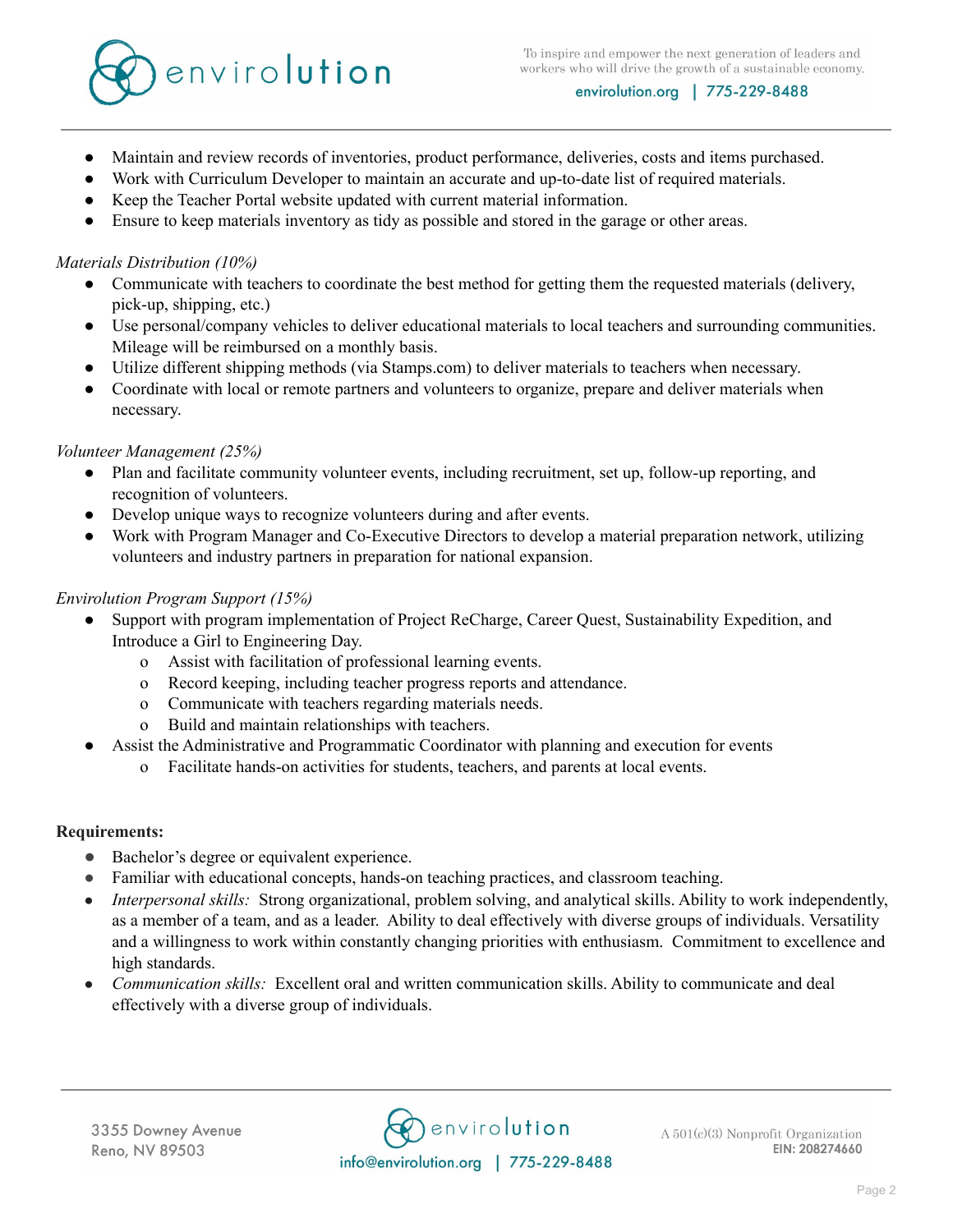

- *Organizational skills:* Ability to handle multiple projects, to manage priorities and workflow. Outstanding attention to detail with the ability to see the big picture as well as all the little steps that are required. Problem solving, time management and decision making skills for making timely and informed decisions.
- *Technical requirements:* Understanding of technology used within an office setting along with basic data entry, math, analytical and computer competencies. Knowledge of Microsoft Office, Smartsheets, and Google Suite. Ability to gather and analyze data to generate reports.
- *Commitment to Mission and Vision*: Understanding of STEAM education and future sustainability efforts. Appreciation for K-12 educators and understanding of the unique challenges within the education system

### **Educational Materials Manager Top Skills & Proficiencies:**

- Teamwork
- Attention to detail
- Organization
- Adaptability
- Time management
- Flexibility and sense of humor
- Budgeting
- Projecting needs for a variety of program types

### **Benefits:**

This position includes 99% employer contribution medical insurance, as well as optional 401k package, vision and dental insurance. Envirolution observes 10 paid holidays annually and two weeks of paid time off accrued based on years of service. Additional professional development opportunities are offered to employees such as leadership training or other skills development for their position.

**To Apply:** Please send a resume, a 1-page cover letter, and 3 professional references to [info@envirolution.org](mailto:info@envirolution.org) - with the subject line, 'Educational Materials Manager Position.'

# **For more information visit [www.envirolution.org](http://www.envirolution.org)**

### **Physical/Mental Demands**:

*Physical Demands*: The essential functions of the position may require **frequent** sitting and standing, repetitive use of both hands, light grasping with dominant hand, finger dexterity in both hands, near/far visual acuity, depth perception, field of vision accommodation and color vision; requires bending, walking, standing lifting/carrying of up to 50 lbs. or less, light grasping with non-dominant hand, firm/strong grasping with both hands; reaching overhead, crouching, kneeling, climbing, balancing, pushing/pulling.

*Mental Demands*: The essential functions of the position requires the ability to read and write simple and complex material, and the ability to perform simple and complex tasks; accurately complete forms & records; compile information, instruct others; work with precision, follow instructions, meet time requirements, memorization, ability to recall multiple details, names, sequences and procedures; and use of independent judgment.